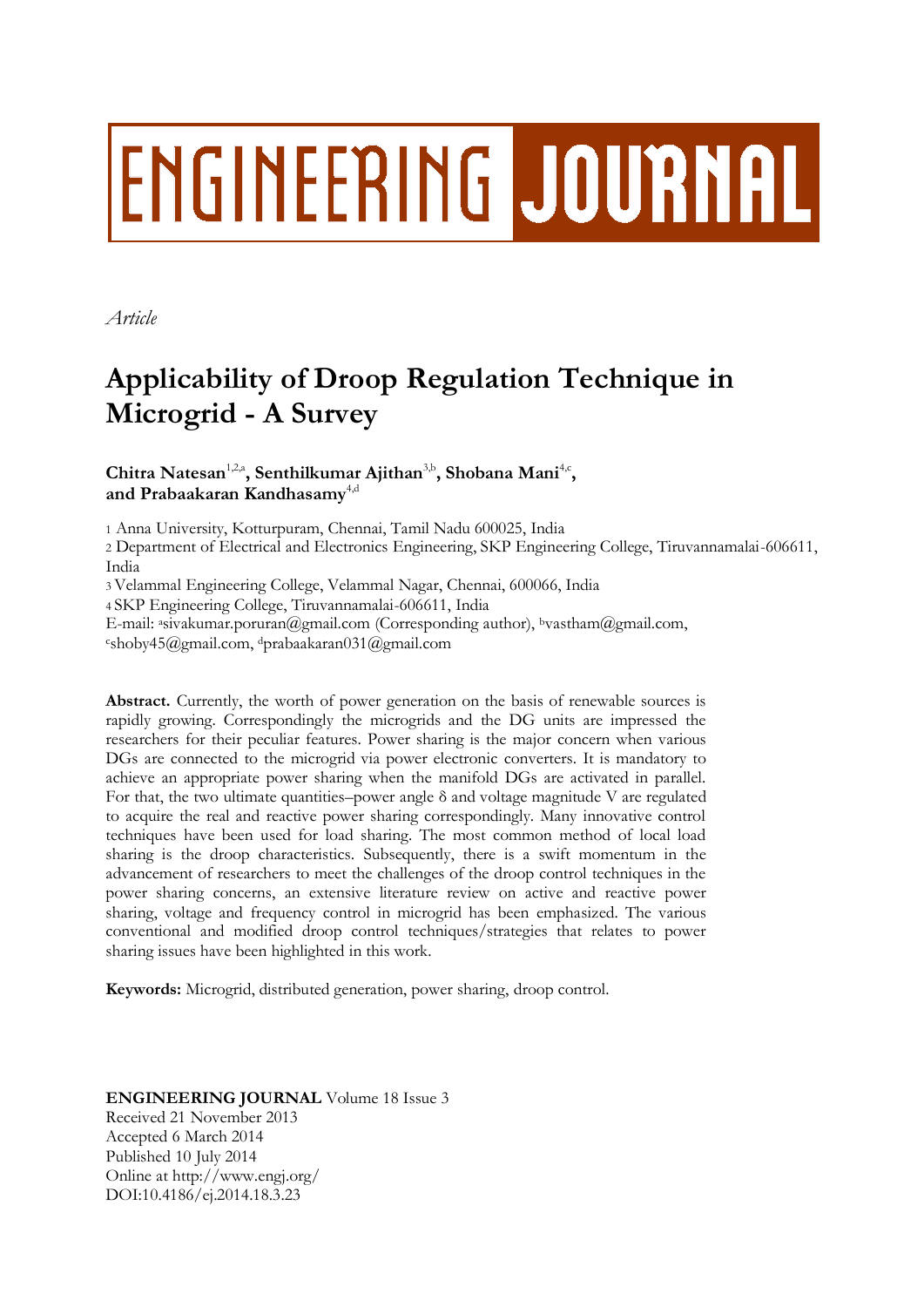#### **1. Introduction**

Contemporarily, the power sector is swapped to an epoch where the power exigency is accomplished by the distributed generation (DGs). The custom of DG eases the feeder loss, the reliability is enhanced and also its overall efficiency is enriched through the custom of unwanted heat [1]. Wind power, solar power and hydro power are the several renewable micro sources which are linked to DGs. Among these microsources wind power and solar power are considered to be most suitable economically during isolated microgrid [42]. As DGs are sustainable, it can be positioned very near to end-users [2].

In microgrid perception, it is a small scale distribution network and it is manipulated independently. Besides, Microgrid includes various components such as converters, DG units and storagable devices which are coupled with macrogrid [3].

The latest innovations such as solar cells and fuel cells (FC) are in desperate need of inverter in order to interrelate with the distribution system [4]. Therefore to afford a common load, an arrangement of VSC (voltage source converter) interfaced with microgrid is operated in parallel [5].

Fundamentally, a microgrid can be functioned in two operating environments. When the microgrid is in contact with the macro-grid at the junction of PCC (point of common coupling), then it is in gridconnected mode. When the microgrid is detached from the macro grid, then it is in island mode.

Even if any malfunction happens in microgrid it will switch automatically to island mode, so there won't be any interruption in the supply to the local area [6].

There are many practical concerns associated with microgrid operation such as interconnection patterns among microgrids and the main grid [7]; voltage-control strategies within a microgrid [8]-[10]; and frequency control during islanded operation. This paper surveyed on appropriate power sharing and frequency-control schemes for optimal performance of a microgrid with manifold DGs. The reason to concentrate on optimum power sharing is, for the reliable operation of microgrid to optimize the voltage profile and also to reduce losses. Appropriate power sharing in island mode can be acquired only by means of control schemes. Among various control schemes, this paper highlighted on droop control techniques. The droop control types such as conventional droop control (P-F droop control & Q-V droop control) and modified conventional droop control (P-V & Q-F droop control, V-F droop control and Angle droop) are spotted in this work.

The primary focus of droop control is to retain the fundamental frequency & the voltage magnitude of microgrid with manifold DGs in autonomous mode so that the appropriate powers are shared [11]. Frequently used droop control technique to enhance power sharing and the voltage/ frequency synchronization are real power–frequency (P–F) droop control and reactive power–voltage magnitude (Q– V) droop control. Consequently its implementation is simple and it empowers decentralized control of manifold distributed generations (DGs) [12].

The organization of this paper is as follows. The droop control, strategy is briefly explained in section 2. In section-3 various conventional droop control methods are discussed for proper power sharing. Section-4 presents modified conventional droop control methods for reliable power sharing. Here the conventional parameters are modified and variant methods are proposed. Section-4 describes the wireless sensor network based power sharing.

#### **2. Droop Control Theory**

In microgrid, the system reliability and stability is achieved only by the voltage regulation when more micro sources are interconnected. This voltage regulation damps the reactive power oscillations and voltage. In a complex power system, when multiple DGs are attached to the microgrid, the power sharing among them is made properly with the help of a control strategy called droop control. Droop control also enables the system to disconnect smoothly and reconnect routinely to the complex power system [43].

The role of droop control in power sharing is that it control the real power on the basis of frequency droop control and it controls the reactive power on the basis of voltage control [44]. The voltage and frequency can be manipulated by regulating the real and reactive power of the system. This forms a conventional droop control equation.

In a transmission line, the real and reactive power are designed as:

$$
P = \frac{V_1 V_2}{X} \sin \delta \tag{1}
$$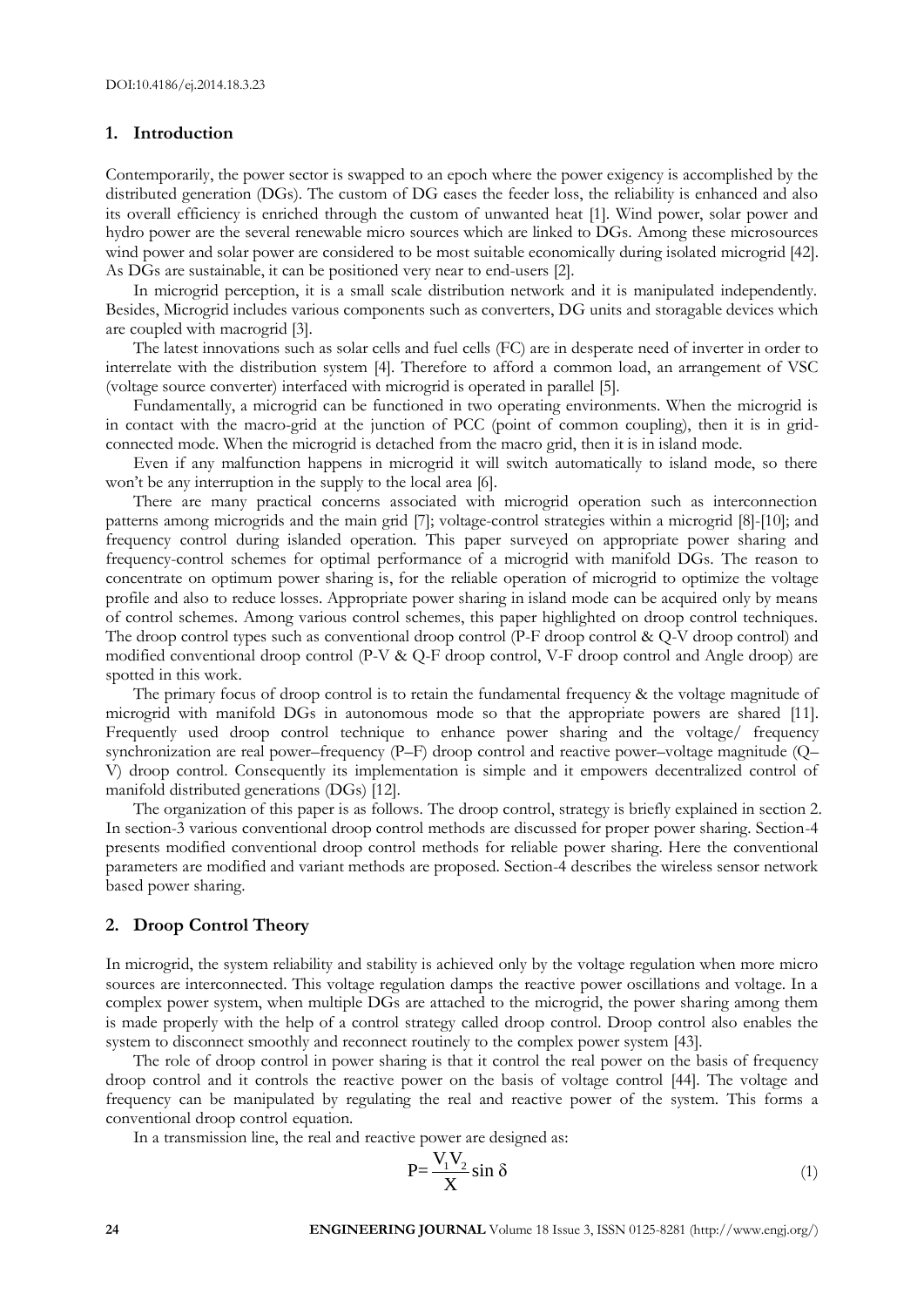$$
Q = \frac{V_1^2}{X} - \frac{V_1 V_2}{X} \cos \delta
$$
 (2)

In the above mentioned equation (1) and (2), Resistance (R) is neglected for an overhead transmission lines as it is much lower than inductance (L). Also the power angle  $\delta$  is lesser, Therefore, sin  $\delta = \delta$  and cos  $\delta = 1$ .

$$
\delta = \frac{XP}{V_1 V_2} \tag{3}
$$

$$
V_1 - V_2 \cong \frac{XQ}{V_1} \tag{4}
$$

Hence from the above equation (3) and (4), it is clear that the power angle  $\delta$  can be controlled by regulating real power P. Also the voltage V1 can be controlled through reactive power Q. dynamically, the frequency control leads to regulate the power angle and this in turn controls the real power flow [45]. Finally, the frequency and voltage amplitude of the microgrid are manipulated by adjusting the real and reactive power autonomously. As a result, the frequency and voltage droop regulation can be determined as:

$$
f - f_0 = K_p \left( P - P_0 \right) \tag{5}
$$

$$
V - V_0 = K_q (Q - Q_0) \tag{6}
$$

The relationship between real power – frequency and reactive power – voltage can be manipulated from the equations (5) and (6):

$$
f=f_0+K_p(P-P_0)
$$
\n<sup>(7)</sup>

$$
V = V_0 + K_q (Q - Q_0) \tag{8}
$$

where f,  $V =$  The frequency and voltage at a new operating point; P,  $Q =$  Active and reactive power at a new operating point;  $f_0$ ,  $V_0$  = Base frequency and voltage;  $P_0$ ,  $Q_0$  = Temporary set points for the real and reactive power;  $K_p$ ,  $K_q$  = Droop constant.

#### **2.1. Droop Control Block Diagram**

The droop control theory is explained with the block diagram as shown in Figure 1. This droop control block is composed of two function blocks:

(1) Frequency droop control

(2) Output limit control.

The central controller delivers the inputs such as the system frequency (f) and the output of power generation (P), or feeder flow (FL) and set points.

Inputs are local measurements of frequency (f) and power output (P), or feeder flow (FL), and the set points are provided by the central controller. The output of the current controller is current reference signal of the d-axis [13].

In power grid attached mode, the microgrid frequency is same as the rated value, so that the power output (P) and the feeder flow (FL) are sustained to the fixed value. When the microgrid is detached from the power grid, the power mismatch are balanced by the droop control automatically. With this the system attain its steady state and finally the system frequency is restored to its rated value.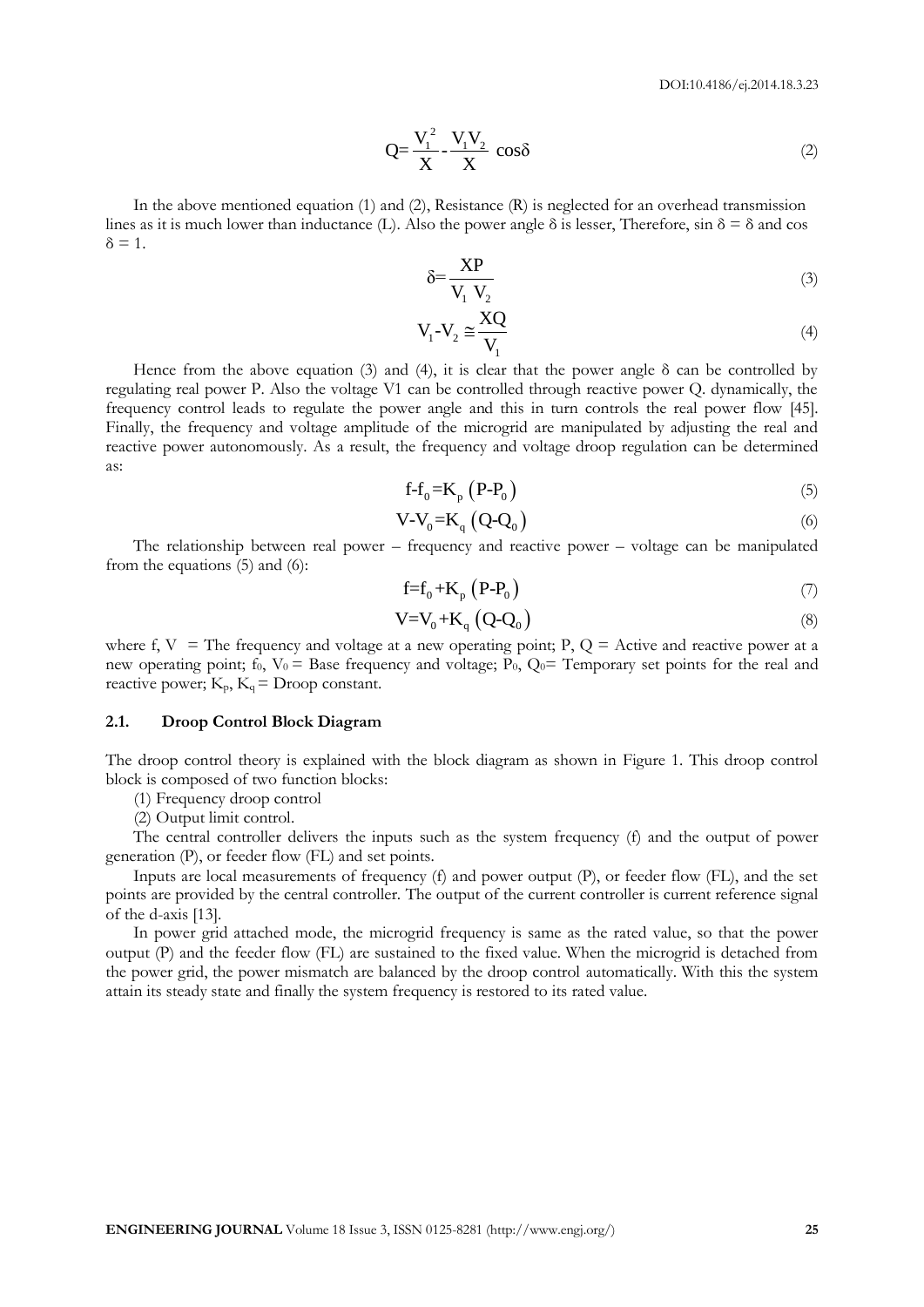

Output limit control

Fig. 1. The Droop control block diagram.

# **2.2. Types of Droop Control**

Droop control is categorized on the basis of regulating the system parameters. They are:

(1) Conventional droop control

This is a common type of droop control. Conventionally, the system frequency and the voltage amplitude are regulated with respect to the real and reactive power generation of the system. Hence forth the power sharing in microgrid is attained by the output power generation according to its DG's power rating. The conventional droop control is further classified as:

- i. Real power–frequency (P–F) droop control
- ii. Reactive power–voltage magnitude (*Q*–*V)* droop control

# (2) Modified droop control

In the case of conventional droop control, the resistance is taken as negligible quantity because  $L \gg$ R in high voltage lines. Whereas this assumption is not suitable for microgrid as it operates at low and medium voltage. Hence modified droop control arise by changing the parameters of the conventional droop control as per their system requirement. The modified droop control referred in this work are

- i. P-V and Q-F droop control
- ii. V-F droop control
- iii. Adaptive transient droop
- iv. SoC (State Of Charge) based droop control
- v. Angle droop control
- vi. Q-V dot droop control

# **3. Power Sharing Method Using Conventional Droop Control**

In this segment, power sharing in a microgrid was explored using FL-F (feeder flow - frequency); P-F and Q-V droop characteristics.

Seon ju and Khanh-Loc Nguyen et al. [13], [2] discoursed about the power sharing approaches by considering UPC (unit power output control) & FFC (feeder flow control) control modes with manifold DGs.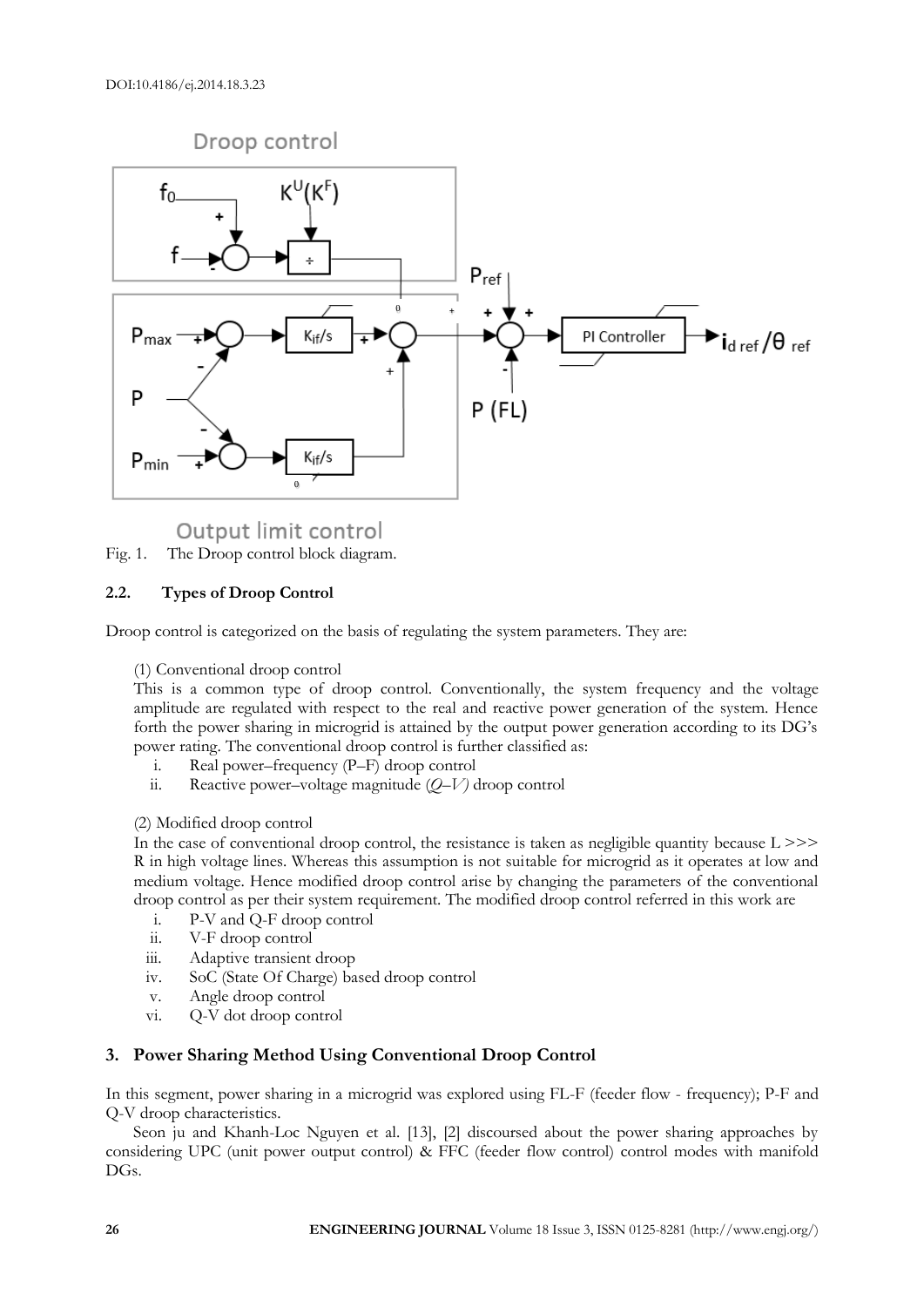In [13], the authors emphasized the active power control of DGs under two different options 1) UPC (P-F droop control) 2) FFC (FL-F droop control). In accordance with the reference of power, the DG output power is controlled regularly in UPC mode. Whereas the feeder power flow is employed with respect to the reference of flow in FFC mode. The performance of the system was scrutinized on the basis of power control modes under several circumstances in order to confirm appropriate power sharing. The different system circumstances were as follows:

(1) When load variation occurs during grid-attached mode, the nominal value of the frequency was maintained by the main grid. Also the feeder flow was controlled constantly in the FFC mode.

(2) When load variation occurs in island operation, the frequency changes in proportion to the load variation in UPC mode. Whereas, in FFC mode the frequency sustained constantly.

(3) When the microgrid was disconnected from the main grid, the power flows fallen to zero. In the course of transition operation, power was not accurately shared in the FFC mode of series configuration. So as to mitigate this drawback, droop constant of FFC mode is modified. Therefore a new droop control is designed for FFC or a combination of FFC with UPC in series configuration. This results in accurate power sharing. As a final point, the author concluded that the capacity of power flowing between the microgrids could be forecasted and regulated by the FFC mode. Therefore FFC mode is the most beneficial for power system workers because it compensates the load variation.

Seon ju extended his research [2] by employing the same approach as in [13] by evaluating constant load regulation in grid-tied mode and frequency deviation minimization in transition mode. In the course of transition mode with FL-F droop control, the microgrid was stabilized and the load was shared among the DGs properly. This was done by shifting the control modes among UPC and FFC. Here, FL reference value was fixed, so that a constant load was achieved by the microgrid. The output of DGs was maximized to minimize FL at the peak load. So this leads to frequency deviation minimization in transition mode. Finally, the DGs power control mode must always be in FFC mode, so that it maintains the power exchange unaltered among microgrids and main grid.

#### **3.1. Active and Reactive Power Sharing**

This section emulates an outline of the active and reactive power sharing through conventional droop control.

The power sharing technique along with stability enhancement with P-F and Q-V droop control was deliberated by Jinwei He and Ritwik Majumder, [14], [16]. They concentrated on appropriate power sharing in the island operation of microgrid.

An appropriate power sharing that suits even for a complex configuration is exhaustively described in [14]. By reducing the errors of real-reactive power, the power was shared properly. In order to detect the error and for proper power sharing, this method introduces a small real-reactive power disturbance that was triggered by the low bandwidth signal from the central controller. This work is comprehended over two phases viz, (i) Before compensation: initial powers are shared by conventional droop control. The  $P_{\text{ave}}$  was measured in this stage and it is used in the next stage. (ii) After compensation: the inclusion of real-reactive power transient compensates the error in power sharing and this phase automatically switches over to the first phase.

However, in the view of Ritwik Majumder [16], appropriate power sharing was accomplished by means of high angle droop gains. But the use of high angle droop gain has an adverse effect on overall stability. So, to overcome this adverse effect, it is necessary to design a supplementary droop around a conventional droop control for each DG unit. By the state space model analysis, microgrid stability through high angle droop gain is examined. In island operation, the converter interfaced DGs are influenced by the network dynamics because of its rapid switching action. Therefore, for the purpose of stability examination differential equation suits for network model. Hence, this confirms suitable load sharing particularly in weak system conditions. In along with the suitable load sharing, the supplementary loop was also used to stabilize the system within operating condition's range.

Another interesting technique was categorized by F. Katiraei [18], a small-signal dynamic model of a manifold DG was designed for Eigen studies as well as active and reactive power management strategies (PMS). Conventional and electronically interconnected DG units and the network were characterized by this model. It also accounts for the frequency deviance when microgrid is in island operation. Finally, the system performance was enhanced by the Eigen analysis under each PMS. The two parts of PMS include: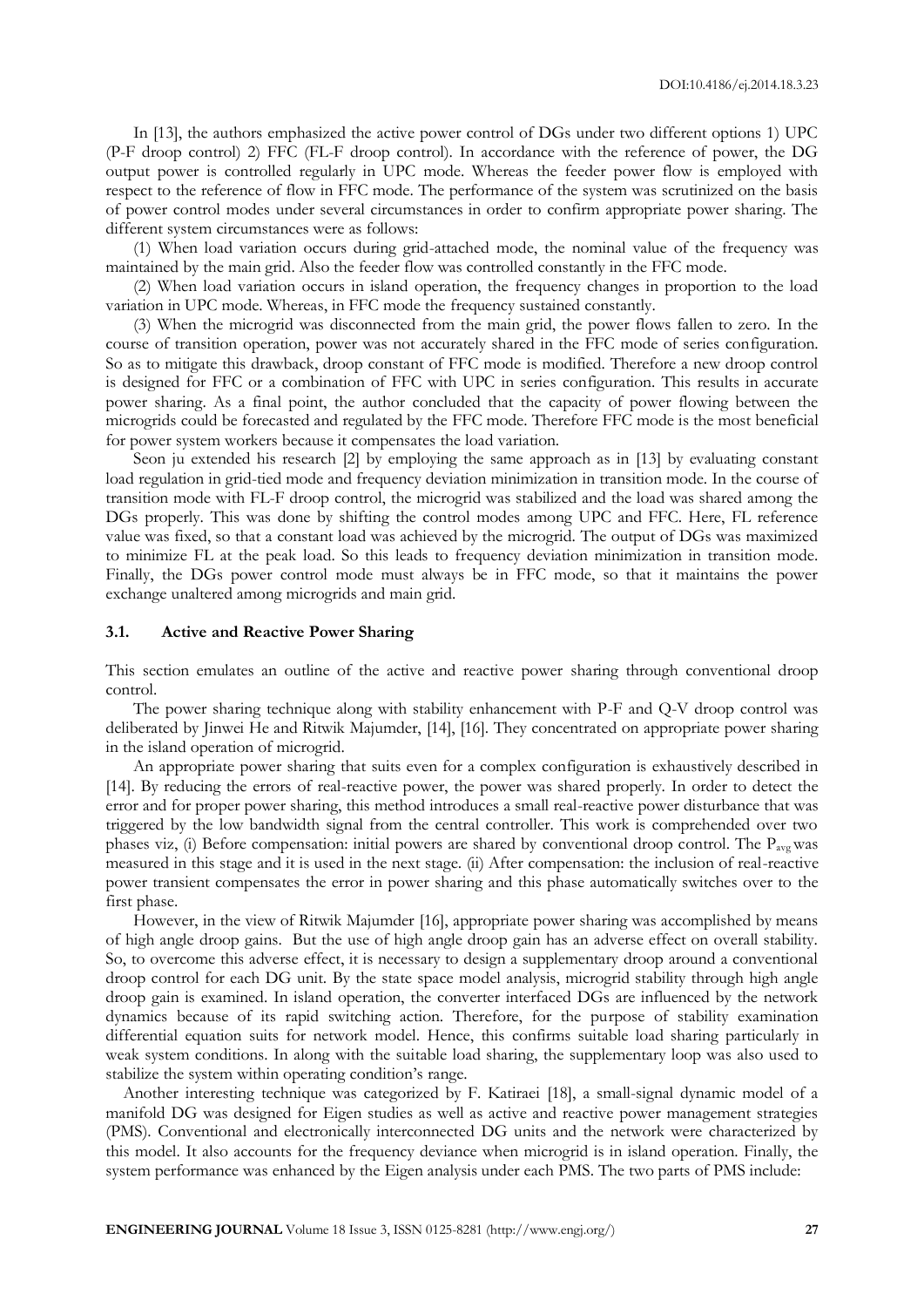(1) The active power generation block: It determines the real power output at the point of common coupling (PCC) depended on frequency deviations of the DG.

(2) The reactive power regulator block: This block controls the voltage of the equivalent DG-bus in addition the reactive power of the load was also compensated at the terminal.

The blocks of the PMS is explained with the two subsections:

(1) Active power control approaches is based on

i. Droop characteristics of frequency

ii. Complimentary frequency refurbishment scheme.

(2) Reactive power control approaches is based on

- i. Droop characteristic of voltage
- ii. Regulation of voltage
- iii. Compensation of reactive power.

The result of these strategies reveals that the PMS enhances the system performance through the designed dynamic small-signal model.

Conversely, Farzad Razavi [20] focused on optimization of droop controller in MATLAB/ SIMULINK using Genetic Algorithm (GA). The droop coefficient is chosen randomly in such a way that it reduces the frequency deviation. Further the droop coefficients are optimized by means of Genetic algorithm, which effectively curtail the optimum frequency deviance. Also in this process of optimization, the load is delivered by the DGs. The droop coefficients are chosen same and the power is shared equally for a step change in the load. Along with the optimization of droop coefficients and power sharing, this work also focuses on the stability analysis. In order to confirm the good performance of the controller and to accomplish the system stability, the current and voltage controller PI gains were enhanced by GA. The simulation result are proven under two cases:

In case  $(i)$  – the droop coefficient are chosen on the basis of the equation (9) and (10)

$$
m = \frac{\Delta w}{P_{\text{max}}} \tag{9}
$$

$$
n = \frac{\Delta V}{Q_{\text{max}}}
$$
 (10)

where  $m =$  droop of coefficient of active power;  $n =$  droop coefficient of reactive power;  $\Delta w =$  maximum permissible deviation of frequency;  $\Delta V =$  maximum permissible deviation of voltage.

From this obtained droop coefficients, the frequency of the microgrid is manipulated. Even though the obtained frequency is within the permissible limit, it can be reduced further by optimizing the droop coefficient using GA, which is shown in case (ii).

In case (ii) – the droop coefficients were chosen based the constraints laid by the GA. With this the frequency deviation becomes much smaller than case (i) and the system performance is enhanced.

Finally, it was concluded that the system performance was better by means of the improved PI gains. Furthermore frequency deviation was reduced through the enhancement of PI gains and droop coefficient.

Farhad Shahnia [15] tried a system with nonlinear and unbalanced loads by considering the power quality improvement as well as power sharing. In this work, the microgrid arrangement resides four DGs viz. they are diesel generator, photovoltaic array, fuel cell and a storage battery. The three DGs (FC, PV and battery) are interfaced with converters whereas the diesel generator is an inertial. Here, the DG which is closer to the non-linear and unbalanced load is chosen as a compensator for power quality enhancement. The power was shared by the remaining DGs proportionate to their rating. The distributed power sharing between the DGs were accomplished by the custom of conventional droop control. The compensator (DG) works in two modes according to the non-linear load power requirement.

Mode1: In this mode, the non-linear load power demand is less than the compensator (DG) power rating. So, the nonlinear load demand and portion of remaining load's power demand is supplied by the compensator. This leads to injection of power towards the microgrid by means of the compensator. Hence this shows that the real-reactive power and the current of microgrid are negative. In this mode, when the power demand is amplified above the rated value of compensator, this mode will be switched to the mode 2 by the action of control scheme.

Mode2: In this mode, the non-linear load power demand is greater than the compensator (DG) power rating. The compensator supplies only a portion of nonlinear load demand, while the remaining portion of the power demand is satisfied by the microgrid by means of droop control. In this case, the real-reactive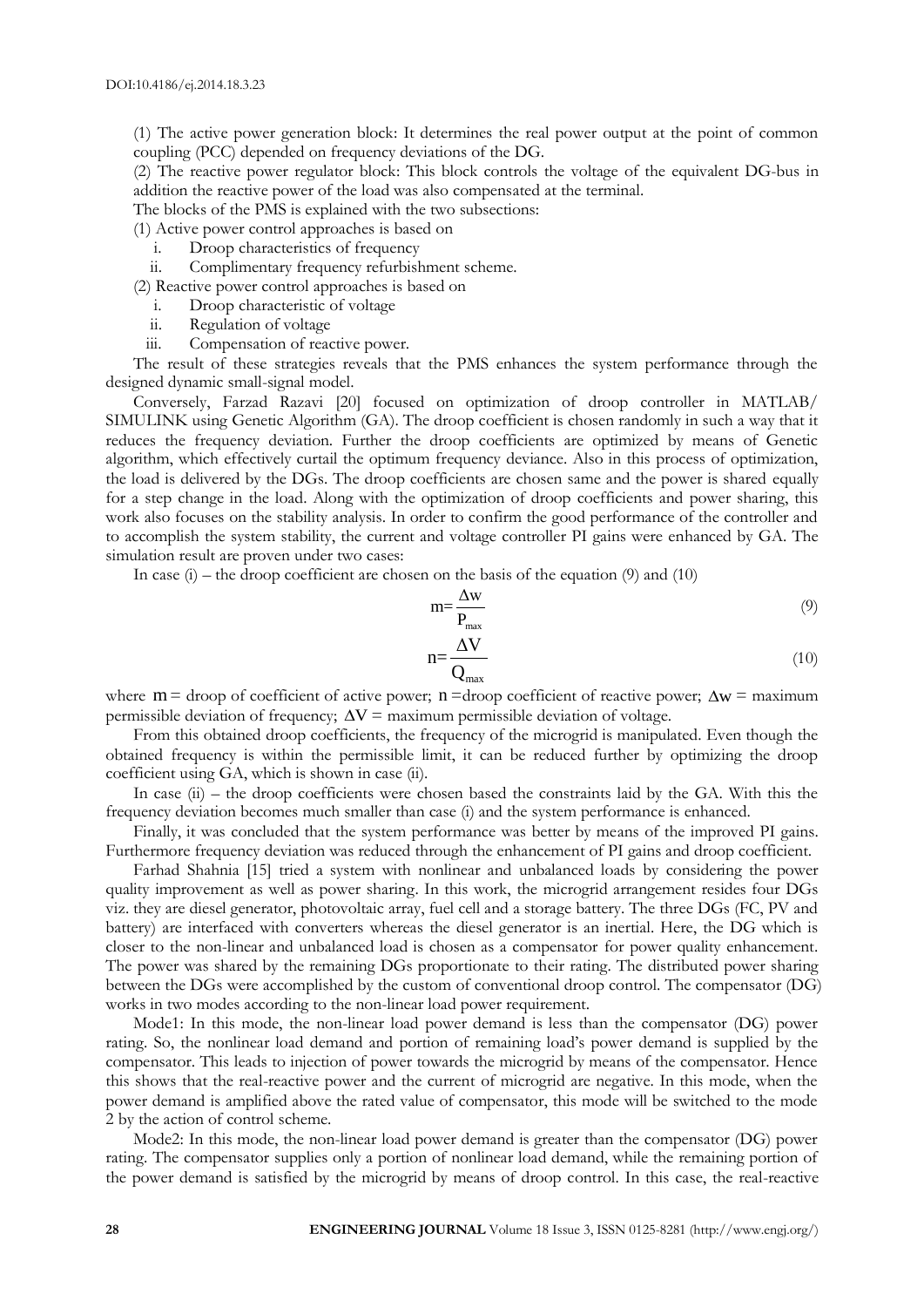power and the current of microgrid are likely to be positive. On both the means, power was shared proportionally based on their ratings by the microsources with the help of droop control. Hence, the compensator not only compensates the system non-linearity but also it is involved in power sharing among the microsources.

Johannes Schiera [19] did his research in the perception of stability analysis for a mesh configuration of microgrid interfaced with inverter via P-F & Q-V droop control in an island mode. The voltage and frequency stability may affect in different cases viz., during load variation, during mode transitions or in faulty cases. Hence in this work, the stability of the microgrid in course of power sharing using droop control is also focused. A condition is derived by a port Hamiltonian description in order to ensure the stability. This also confirms the stability of inverter-interfaced microgrid which was achieved through common interconnected topology and adjustable frequencies along with voltage amplitudes of the inverter model. They also considered the constraint in the stability of voltage and frequency in a microgrid during power sharing among the DGs.

#### **3.2. Active Power Sharing**

This section describes how the active power is shared among the DGs in an island microgrid via P-F & Q-V droop control.

In the area of DGs with Low Voltage, Michaela Griffiths, Colin Coates et al. [6] designed a modeling and explored its performance by means of P-F & Q-V droop control. They also motivated on testing the controllers which were suggested for power sharing among DGs. In this work Q-E droop control, various tests are performed to prove the effectiveness of Q-E droop control. They are:

- i. Reactive current circulation: It generates more real power, reactive power absorption are reduced significantly.
- ii. Unbalanced loads: The resistive load is converted from dq frame by means of custom block.

In this work, droop control is used to control the inverters so that the load voltage and the power were regulated by controlling the terminal voltage and frequency. The control algorithm includes voltage control and power control. By governing the voltage magnitude and voltage angle of the inverter, voltage regulation and power sharing is realized. The constraints in voltage control are the error in the set points of voltage which tends to circulate reactive power among the inverters. In order to lessen this problem, Q-E droop is used. The power controller normalizes the power angle via PI control driven by P-F droop compensator. Finally, by modifying the inverter's power angle, the power is shared among them. Therefore, power sharing by inverters was permitted by droop control and the complete modelling was implemented in the reference of dq frame.

#### **3.3. Reactive Power Sharing**

Appropriate Reactive power sharing among the manifold DGs during standalone mode by way of P-F & Q-V droop control was revealed in this division.

A new dimension of approach was conferred by Qobad Shafiee and A. Micallef et al. [21], [25] about the secondary control for reactive power sharing in island operation with P-F & Q-V droop control. In this pattern a secondary control loop was instrumented, which is an external loop requiring a low bandwidth communications link. This loop was implemented in a central controller to attain equal reactive power sharing among the inverters.

In [21], Networked Control Systems Methodology was employed to refurbish voltage magnitude and frequency for satisfactory reactive power sharing in the microgrids. The control approach projected in this work reviews voltage and frequency control. (i) Frequency control: The frequency is restored by manipulating the frequency error of each DG and sent them to the other DGs whose measured frequency are averaged (ii) voltage control: Voltage deviation is compensated by measuring the voltage error. In this practice the failure of the sole unit would not affect the other unit, this is because of the distributed secondary control was independent from a central control. This control strategy proves a good behaviour in reducing the steady state errors of the voltage and frequency so that this involved in appropriate reactive power sharing among DGs.

In the same way given in [21], A. Micallef [25] projected the effects owing to mismatches in the line impedance between the microgrid and inverters in the island operation. The core idea of this work was to attain perfect distribution of the reactive power among the inverters even in the presence of mismatches in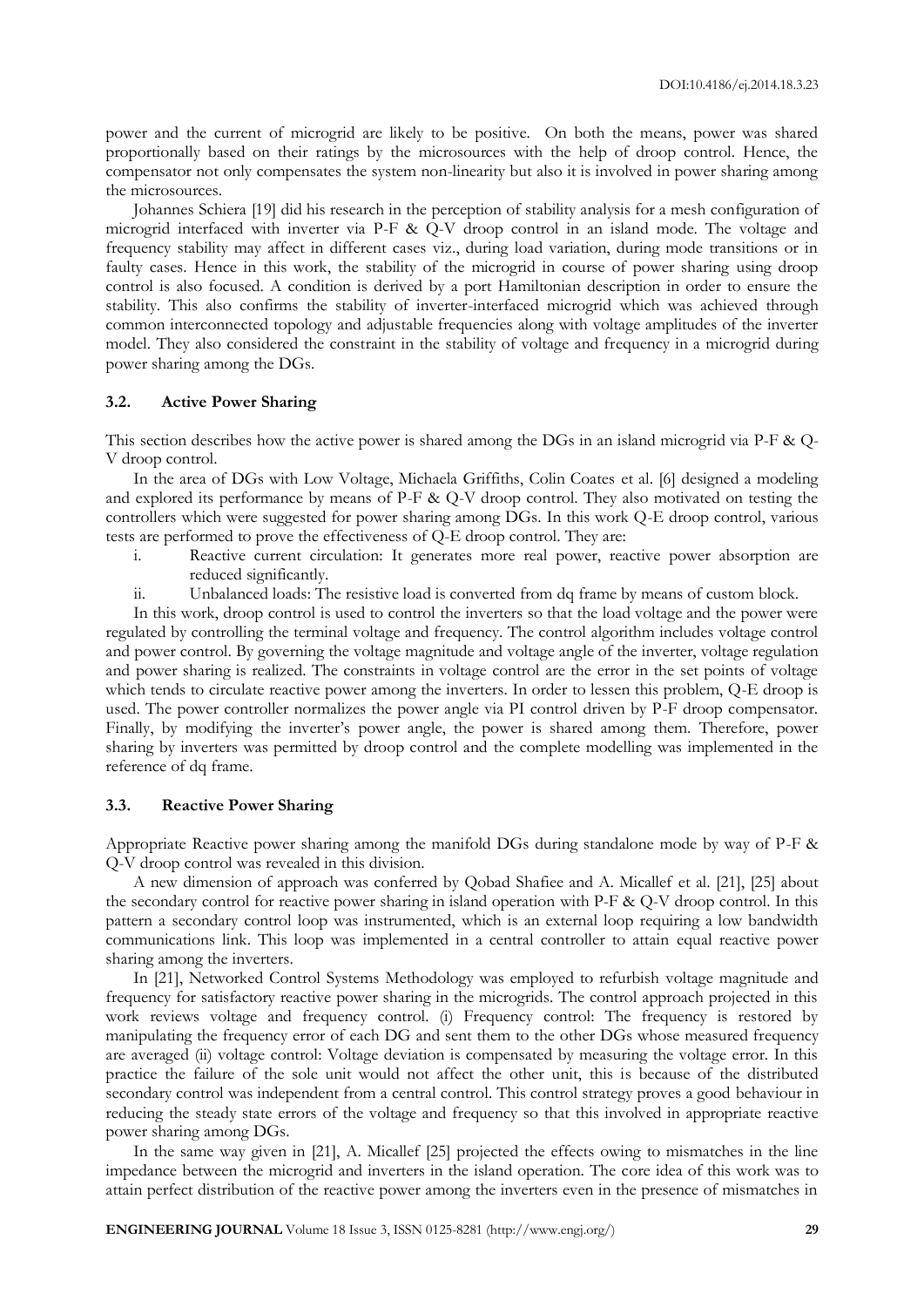the power line. This was accomplished through the MGCC (microgrid central controller) communication which has a secondary loop around the controller. The MGCC gets the signal about the reactive power supplied to the microgrid that is provided by the microsources with the help of low bandwidth interaction. Then the MGCC controls the reactive power supplied by the inverter by means of an external loop. By the existence of the secondary loop, communication delays may occur between the microgrids and the central controller. But this never disturbs the reactive power sharing between them. The viability of the projected method was proven in accomplishing the reactive power sharing among the inverters coupled with the microgrid.

The concept of reactive power sharing with conventional droop control in an island microgrid was conferred by M. Kohansal as well as Jinwei He [17], [23]. They also concentrated on voltage & frequency stability along with proper sharing of reactive power. Though their perception was similar but they differ from their control strategy.

M. Kohansal [17], found that the stability of voltage and frequency were highly influenced by the presence of several control characteristics of the elements like droop coefficient in VSI. In order to overcome this effect, an islanded microgrid is formed by modelling inverters, network, and loads individually. The Eigen values from the derived model is used to identify their sensitivity according to the modifications in the droop gain of the reactive power. Henceforth stability analysis of voltage is investigated.

A practice of proper reactive power sharing and to boost the microgrid behaviour exclusively in the island operation was done through the virtual impedance control system. This idea was put forth by Jinwei He [23]. Primarily it was targeted on the optimization of reactive power sharing via virtual impedance regulation. Subsequently, it exhibits the compensation of harmonic voltage at the PCC as well as perfect harmonic load sharing. This was accomplished by adjusting the DG unit corresponding to the harmonic impedances. Furthermore, the harmonic impedance and the virtual impedance were instrumented without having interference among them and thus it avoids the fundamental and the harmonic component drawn from the local controller of the DG unit. This was made possible by the resonant voltage controller adjustable arrangement.

A novel attempt from Christopher N. Rowe [22], reveals an enhancement in the stability of microgrid with the help of Arctan Power–Frequency Droop. They mainly aimed to enhance the small signal stability of the inverters in islanded microgrid via Arctan gradient algorithm. The Arctan droop pattern projected in this work eliminates the constant P-F droop slope also swaps it by an Arctan gradient algorithm. This theory was valued on the basis of system behavior accompanied by the target of voltage and frequency regulation. Simultaneously appropriate reactive power sharing among DGs was valued. Furthermore, the microgrid internal control was concentrated beneath the assumption that no infinite bus acts as a microgrid buffer. He tried the simulation in SABER package to find the operational values of steady state for Arctan droop.

#### **4. Power Sharing Method Using Modified Conventional Droop Control**

#### **4.1. P-V & Q-F Droop Control**

The idea of proper power sharing in an inverter coupled with microgrid by means of P-V & Q-V droop control was given by Qing-Chang Zhong and Charles K [28], [5]. In this technique, the main aim was to obtain power sharing as well as voltage and frequency regulation. Though their aim was similar but they differ from their control strategy.

By using droop control plan, Qing-Chang Zhong [28] executes load sharing by inverters operating in parallel. The constraints in conventional droop control i.e., the necessity to maintain the same per unit impedance and voltage set points of the inverter for proper power sharing. In this work, these constraints are overcome by the introduction of robust droop controller. This control scheme is robust to the various constraints like mismatches in components, numerical faults, disorders and noises. In this work, load voltage is regulated and hence droop effect was reduced. Also the voltage drop is compensated. Here, auxiliary control used to achieve rated values of deviating voltage and frequency. This tends to delay in measurement as well as a communication channel which causes slow response. This difficulty can be solvable with an integrated controller, so error in power sharing was quantitatively surveyed.

In addition, Charles K. [5] displays Voltage-Power droop control technique to maintain the voltage and frequency of microgrid in order to match the voltage and frequency coefficients by sharing a real and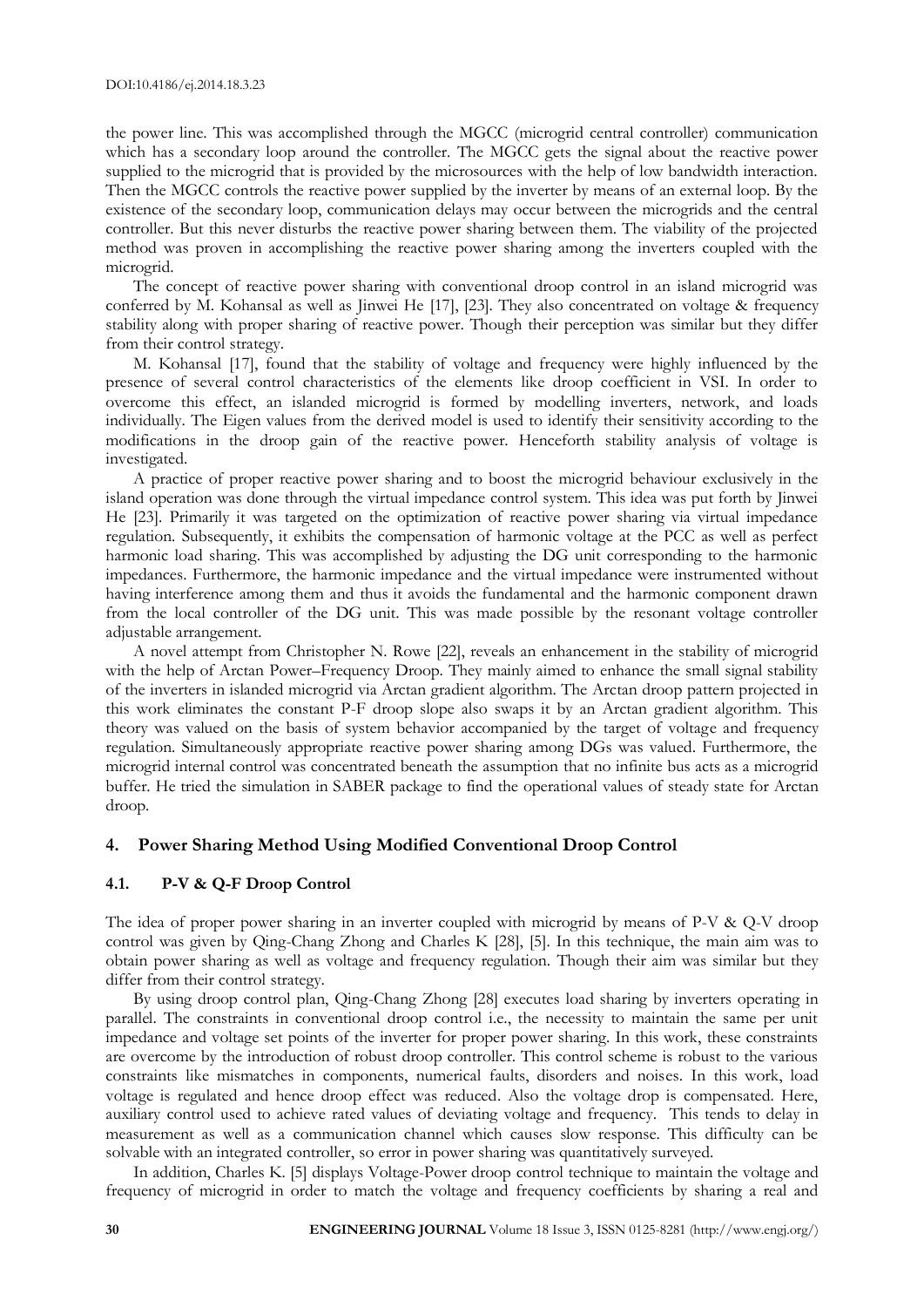reactive load. Multiple VPD/FQB controllers combine and regulate the voltage of the microgrid by sharing a common power to a predefined ratio proportionately. It is achieved by drooping the voltage reference of every controller on d-axis current versus its real power output. Same way, the frequency reference of every controller on q-axis current is boosted and multiple VPD/FQB controllers combine regulate the microgrid frequency by sharing a reactive load to a predefined ratio proportionately. This method executes multiple VSC's works in parallel in VSC fed microgrid.

By using P-V and Q-F droop control, the active load can be controlled in island microgrids. These factors are briefly handled by Tine L. Vandoorn [27] and his main aim is to increase capability of islanded microgrid and thus it simplifies the line losses through demand dispatch method. Active load control is activated by the rms voltage of microgrid. This is qualified by the combination of P-V droop control and voltage droops. For a low voltage microgrid, the Active load control is altered to the low consumption mode. For high voltage microgrid, it is altered to high consumption mode. This makes the Active load control more advantageous in reliability concerns. Vg-Vdc droop control united with Pdc-Vg is used for the control of active power. Also Q/F droop control theory demonstrates that, by altering the droops, reactive power can be regulated among the DG units. This reveals the reactive powers are shared properly.

#### **4.2. P-V Droop Control**

The independent operation of Hybrid Microgrid with P-V droop control is briefly shown in Poh Chiang Loh, Ding Li [29], [30] strategy. In their views, the active power was shared properly in hybrid microgrid by using the interlinked converters. It is a challenge of interlinking dc grid with ac grid through converters. This is not an easy thing in island operation.

In [29], the author concentrated on active power sharing and regulating DC voltage and AC frequency. The center of activity of AC grid is P-F droop control whereas P-V droop control for DC grid. AC-DC microgrid includes many subgrids which are combined by interlinking converters. The active powers are governed through equalizing the DC voltage and AC frequency. In order to share the power among the DGs proportionally to their power ratings, a new droop control scheme was introduced in an independent hybrid microgrid. The amounts of power transfer among the subgrids are forced by proportional power sharing in the entire hybrid microgrid converters.

Poh Chiang Loh also extended his research [29] by concerning the charging and discharging of storage devices [30]. The interconnected converters are formed by linking dc-dc boost converter with dc-ac inverter. This permits the voltage of dc-ac grid within the limit. It is verified that the accuracy of proportional active power sharing is not affected while charging and discharging of energy storage at the DC link of the converter through experimental results. PI controller is modeled to neutralize the voltage and frequency error. Also it is proved that proportional active power sharing is because of ratings not by sources in the hybrid microgrid.

In the perception of power sharing and voltage control, a modified droop control ie., P-V & Vg-Vdc droop control was introduced by Tine L. Vandoorn and Bart Meersman [31], [33]

Tine L. Vandoorn [31], introduced a Smart transformer (ST) in order to maintain active power sharing among microgrids. This smart transformer (ST) works on an analogous control strategy to control the power sharing among microgrids and utility grid. By this effect the microgrid can change according to ST even if it is not communicated. By the introduction of ST, the voltage of all the terminals was increased and hence there is no necessity to alter power control method.

Whereas, [33] aimed to proven about the noble outcome in the issues like transient stability and power sharing. The stability and power sharing was obtained without communication between interunit. This causes beneficial concerning reliability and it attains grouping of renewable energy sources. By using Vg-Vdc and P-V droop control techniques, a better power balancing is obtained. The voltage limit can be adjusted by using an output power of DG unit.

Tine L. Vandoorn and Jeroen D. M. De Kooning [32], explained the programmed power sharing alteration with P-V droop control in LV resistive microgrids. The bondage between P and V are usual thing when considering resistive networks and so P-V droop control perform effectively. This strategy explains the natural power sharing by which line losses are simplified in whole system thus the efficiency increased subsequently. P-V and P-F droop control can be differentiated by changes in the power–sharing alteration and losses in the line.

#### **4.3. V-F Droop Control**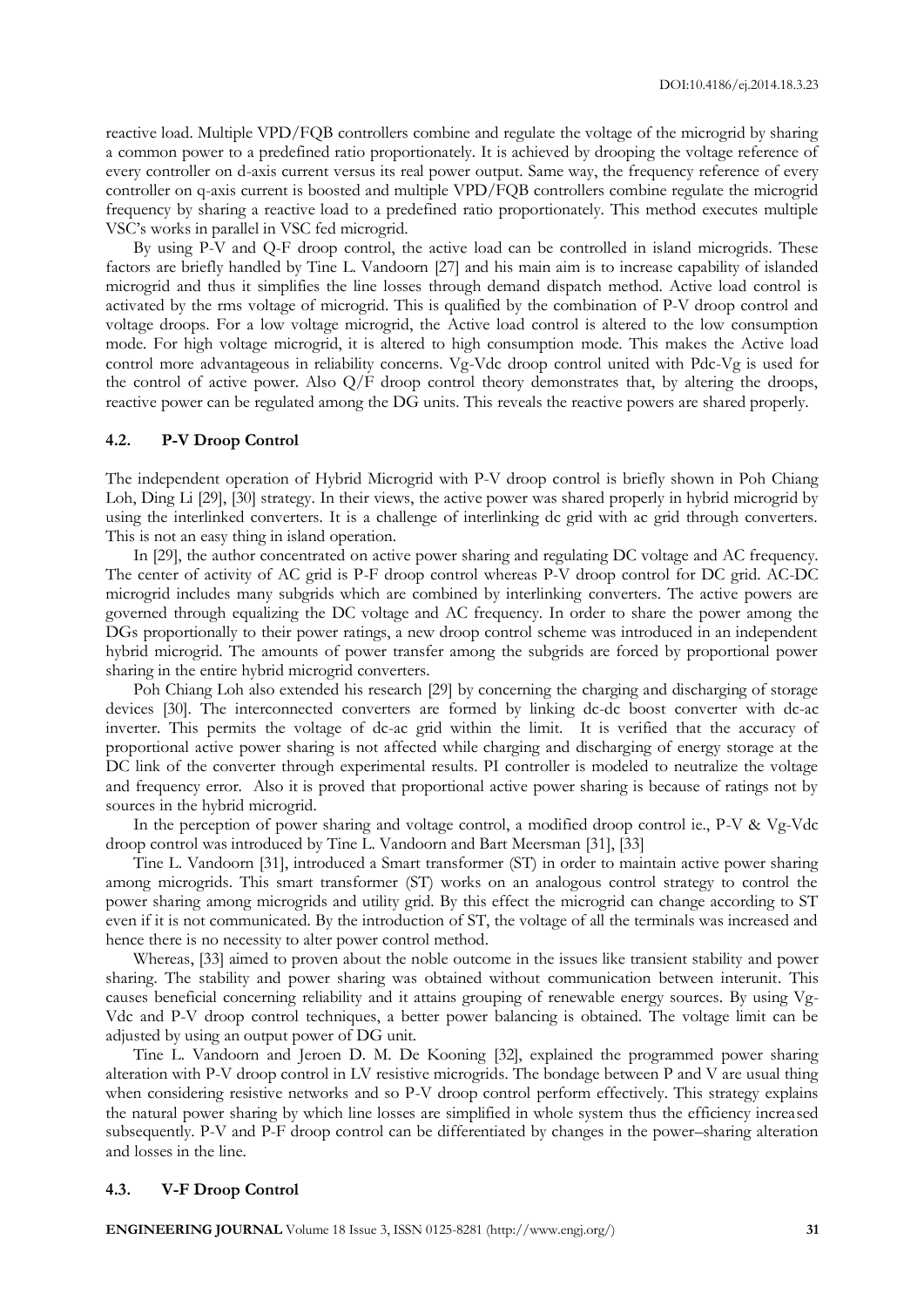Mohammad N. Marwali's et al. [34] detailed study illustrates about the load sharing controller stability analysis by using V-F control for the distributed generation. The foremost aim was to interrogate about the paralleled DGs stableness in a stand-alone AC power supply mode. Also the small-signal stability was briefly analyzed with combinational droop as well as average power scheme for load sharing of manifold DGs. This says that the control system stability was predicted precisely by using the small - signal model.

Optimization of reactive power sharing in island operation through programmed virtual impedance by means of V-F droop control was put forth by Jinwei He et al. [35]. It was primarily aimed at the proportional real and reactive power sharing to the rated power of DG unit. A reactive power sharing technique was introduced for islanding microgrids and new power control technique was introduced to index load sharing deviation in island microgrids. In order to send harmonic voltage signals at PCC to the local DG controller from central controllers, a low bandwidth communication scheme was proposed. Also the DG unit feeder impedance can be found by this communication proposal. On controlling the virtual impedance, the reactive load was shared among parallel DG units with accurate proportion. Virtual impedance was converging on frequency, so the harmonic current flow was not affected. It also concerned about accurate reactive power sharing.

#### **4.4. Adaptive Transient Droop Control**

A droop control modified with adaptive gain was initiated by Yasser Abdel-Rady et al. [36] to investigate the decentralized droop controller in order to save the power sharing stability of inverters in parallel among DG microgrids. Their chief aim was to get stable and healthy power sharing act among paralleled inverter system. This technique involves both static and adaptive transient droop characteristics. This droop controller has 2 DOF tuneable controllers; by using this dynamic performance of power sharing can be altered. It doesn't affect the static droop gain while damping the oscillations in the power sharing controller. This technique stores the dynamics and stability of every inverter unit in different loading terms. Finally this proposal helps to preserve stability and reliability.

#### **4.5. SoC Based Droop Control**

A new methodology was put forth by Xiaonan Lu et al. [37] for dynamic power sharing on the basis of SoC (state-of-charge). In this work, the AC-bus voltage restoration with the help of SoC-based droop control technique was explained. The main aim of this proposal is to eradicate the problem of sharing power in the distributed energy storage system. The energy storage unit with higher SoC generates more active power than the lower Soc. By the SoC-based droop control, the frequency deviates from its nominal value. So an auxiliary control was introduced to restore the frequency and amplitude of the AC bus voltage. With this effect, the frequency and amplitude of the PCC voltage were also restored.

# **4.6. Angle Droop Control**

Focusing on Rural distributed generation, Ritwik Majumder et al. [38], investigated the droop control of converters coupled with microsources. This was with the help of angle droop control. The signal from global positioning system controls the angle droop. Their compilation includes the aim of satisfactory power sharing under a weak system conditions and high resistive network. They discussed two control methods where the first one shares power between DGs with no communication. However the second one is less communication based output feedback controller. With this technique, the power sharing was proper and economical with the web based communication.

# **4.7. Q-V Dot Droop Control**

A novel droop control scheme for Distributed Energy Resource (DER) interlinked by means of Converters was exposed by Chia-Tse Lee et al. [39], [40] in an island operation of microgrid. In the views of their compilation, the main purpose was to eradicate the effect of line impedance of each DIC (DERs interface converters) and to rise the reactive power sharing. In order to improve reactive power sharing in DIC's, Q-Vdot droop control technique used, in which Vdot denotes the rate of change of voltage magnitude V. To make the Voltage magnitude in steady, a Vdot restoration technique was introduced. To get the desired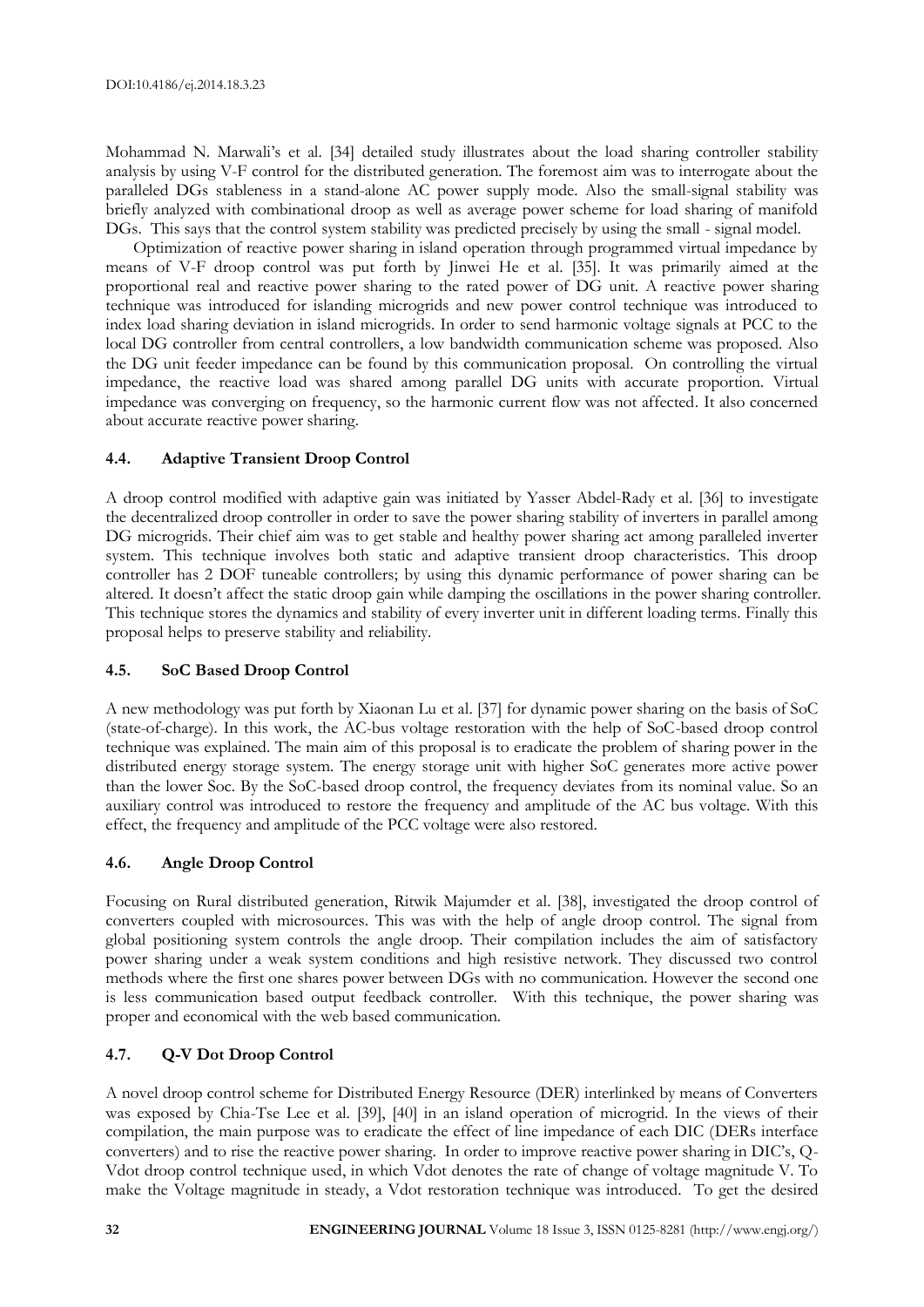reactive power sharing, DIC's voltage has to vary. This technique helps to overcome the effect of line impedance of every DIC. To compare power sharing results with general Q-V droop control and to evaluate the discussed Q-V dot droop control technique, a DIC test bench was made.

#### **5. Power Sharing Method Using Wireless Sensor Networks**

The influence of Wireless Sensor Networks in DG for the power sharing as well as control methods was displayed by Ritwik Majumder et al. [41]. For the optimization of power sharing it empowers reliable communication in DGs. In order to confirm reliable communication among the sensor nodes/DG and control center, the FRL (Find Reliable Link) scheme was suggested. This FRL scheme involves in the reduction of delay in end-to-end as well as it boost the packet success ratio. In addition this scheme involves when a node failure was occurred or else when the message was lost wholly owing to an obstacle located in the middle of the sender and the receiver.

#### **6. Conclusion**

Recently, the techniques based on control strategies in power sharing constraints have impressed the scholars. Much effort has been put forth to present a systematic review on the above mentioned issue. This review is about the challenges on power sharing difficulties and how to overcome the constraints when manifold DGs are linked to a microgrid via power electronic converter. A survey has been gone through elaborately. Various droop control techniques are highlighted in the literature that targeted on inadequacies of power sharing. This survey demonstrates the thirst of the researchers in the issues like active and reactive power sharing, voltage and frequency regulation. In the researcher's perception, this literature survey will be valued as a reference to work in the area of droop control application to meet the challenges of the power sharing issues in microgrid.

# **References**

- [1] Y. A. R. I. Mohamed and E. F. El-Saadany, "Adaptive decentralized droop controller to preserve power sharing stability of paralleled inverters in distributed generation microgrids," *IEEE Transactions on Power Electronics*, vol. 23, no. 6, pp. 2806-2816, 2008*.*
- [2] K.-L. Nguyen, D.-J. Won, S.-J. Ahn, and I.-Y. Chung, "Power sharing method for a grid connected microgrid with multiple distributed generators," *Journal of Electrical Engineering & Technology*, vol. 7, no. 4, pp. 459-467, 2012.
- [3] H. Jiayi, J. Chuanwen, and X. Rong, "A review on distributed energy resources and microgrid," *Renewable Sustainable Energy Rev.*, vol. 12, no. 9, pp. 2472–2483, 2008.
- [4] P. Piagi and R. H. Lasseter, "Microgrid: A conceptual solution," *Power Electronics Specialists Conference*, vol. 6, pp. 4285–4290, 2004.
- [5] C. K. Sao and P. W. Lehn, "Control and power management of converter fed microgrids," *IEEE Transactions on Power System*, vol. 23, no. 3, pp. 1088-1098, 2008*.*
- [6] M. Griffiths and C. Coates, "Modelling and performance of low voltage distributed generation systems," in *Proc. 6th AUPEC Conference*, Australia, 2006, pp. 10-13.
- [7] PSERCR. H. Lasseter, "Control and design of microgrid components," Final Project Reports. [Online]. Available: http://www.pserc.org/cgipserc/getbig/publicatio/reports/2006report/lasseter\_microgridcontrol\_fin

al\_project\_report.pdf

- [8] P. Piagi and R. H. Lasseter, "Autonomous control of microgrids," in *Proc. Power Engineering Society General Meeting,* Montreal, QC, Canada, 2006, pp. 8.
- [9] J. M. Guerrero, L. G. de Vicuna, J. Matas, M. Castilla, and J. Miret, "A wireless controller to enhance dynamic performance of parallel inverters in distributed generation systems," *IEEE Transaction on Power Electron*, vol. 19 , no. 5, pp. 1205–1213, September 2004.
- [10] J. M. Guerrero, J. Matas, L. G. de Vicuna, M. Castilla, and J. Miret, "Decentralized control for parallel operation of distributed generation inverters using resistive output impedance," *IEEE Transaction Ind. Electron.*, vol. 54, no. 2, pp. 994–1004, April 2007.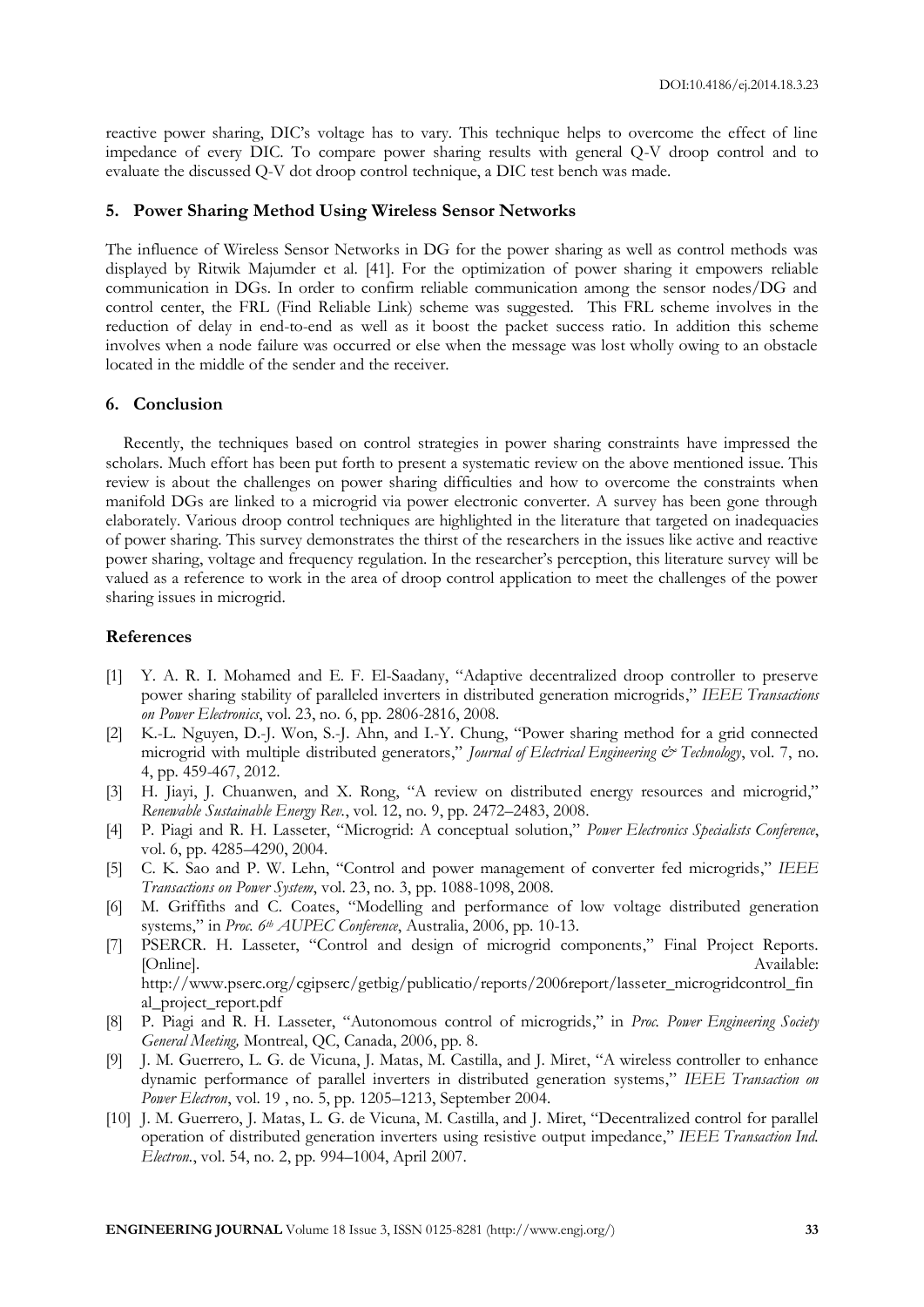- [11] H. Liang, B. J. Choi, W. Zhuang, and X. Shen, "Decentralized inverter control in microgrids based on power sharing information through wireless communications," in *Proc. Global Communications Conference (GLOBECOM) IEEE*, 2012, pp. 5148-5153.
- [12] J.-H. Choi, "Power sharing and frequency control of an autonomous microgrid considering the dynamic characteristics of distributed generations," *The Journal of International Council on Electrical Engineering*, wol. 2, no. 1, pp. 39-44, 2012*.*
- [13] S.-J. Ahn, J.-W. Park, I.-Y. Chung, S.-I. Moon, S.-H. Kang, and S.-R. Nam, "Power-sharing method of multiple distributed generators considering control modes and configurations of a microgrid," *IEEE Transaction on Power Delivery*, vol. 25, no. 3, pp. 2007-2016, July 2010.
- [14] J. He and Y. W. Li, "An enhanced microgrid load demand sharing strategy," *IEEE Transaction on Power Electronics*, vol. 27, no. 9, pp. 3984-3995, September 2012.
- [15] F. Shahnia, R. Majumder, A. Ghosh, G. Ledwich, and F. Zare, "Operation and control of a hybrid microgrid containing unbalanced and nonlinear loads," *Electric Power Systems Research*, vol. 80, no. 8, pp. 954-965, 2010*.*
- [16] R. Majumder, B. Chaudhuri, A. Ghosh, G. Ledwich, and F. Zare, "Improvement of stability and load sharing in an autonomous microgrid using supplementary droop control loop," *IEEE Transaction on Power Systems*, vol. 25, no. 2, pp. 796-808, May 2010.
- [17] M. Kohansal, G. B. Gharehpetian, M. Abedi, and M. J. Sanjari, "Droop controller limitation for voltage stability in islanded microgrid," submitted for publication.
- [18] F. Katiraei and M. R. Iravani, "Power management strategies for a microgrid with multiple distributed generation units," *IEEE Transaction on Power Systems*, vol. 21, no. 4, pp. 1821-1831, November 2006*.*
- [19] J. Schiera, R. Ortegab, A. Astolc, J. Raischd, and T. Sezi, "Conditions for stability of droop-controlled inverter-based microgrids," submitted for publication.
- [20] F. Razavi, R. Torani, I. Askarian, A. Asgharizadeh, and N. Masoomi, "Optimal design of islanded microgrid using genetic algorithm," presented at *International Conference on Genetic and Evolutionary Methods (GEM'12)*, 2012.
- [21] Q. Shafiee, J. C. Vasquez, and J. M. Guerrero, "Distributed secondary control for islanded microgrids-A networked control systems approach," in *Proc. of IECON 38th Annual Conference on IEEE Industrial Electronics Society*, 2012, pp. 5637-5642.
- [22] C. N. Rowe, T. J. Summers, and R. E. Betz, "Arctan power frequency droop for power electronics dominated microgrids," *IEEE Transactions on Power Electronics*, vol. 28, no. 8, pp. 3747-3759, Aug. 2013.
- [23] J. He, Y. Li, J. Guerrero, F. Blaabjerg, and J. Vasquez, "An islanding microgrid power sharing approach using enhanced virtual impedance control scheme," *IEEE Transaction on Power Electronics*, vol. 28, no. 11, pp. 5272-5282, November 2013.
- [24] II-Yop Chung, W. Liu, D. A. Cartes, E. G. Collins, and S.-I. Moon, "Control methods of inverterinterfaced distributed generators in a microgrid system," *IEEE Transactions on Industry Applications*, vol. 46, no. 3, pp. 1078-1088, May 2010.
- [25] A. Micallef, M. Apap, C. Spiteri-Staines, and J. M. Guerrero, "Secondary control for reactive power sharing in droop-controlled islanded microgrids," *In Industrial Electronics (ISIE), 2012 IEEE International Symposium on*, 2012, pp. 1627-1633.
- [26] X. Zhao-xia and F. Hong-wei, "Impacts of Pf & QV droop control on microgrids transient stability," *Physics Procedia*, vol. 24, pp. 276-282, 2012*.*
- [27] T. L. Vandoorn, B. Renders, L. Degroote, B. Meersman, and L. Vandevelde, "Active load control in islanded microgrids based on the grid voltage," *IEEE Transactions on Smart Grid*, vol. 2, no. 1, pp. 139- 151, March 2011.
- [28] Q. C. Zhong, "Robust droop controller for accurate proportional load sharing among inverters operated in parallel," presented at *the 18th IFAC World Congress*, Milano, Italy, Sept. 2011.
- [29] P. C. Loh and F. Blaabjerg, "Autonomous operation of hybrid microgrid with AC and DC Subgrids," *IEEE Transactions On Power Electronics*, vol. 28, no. 5, pp. 2214-2223, May 2013.
- [30] P. C. Loh, D. Li, and F. Blaabjerg, "Autonomous control of interlinking converter with energy storage in hybrid AC–DC microgrid," *IEEE Transactions On Industry Applications*, vol. 49, no. 3, pp. 1374-1382, June 2013.
- [31] T. Vandoorn, J. De Kooning, B. Meersman, J. Guerrero, and L. Vandevelde, "Voltage-based control of a smart transformer in a microgrid," *IEEE Transactions on Industrial Electronics*, vol. 60, no. 4, pp. 1291-1305, April 2013.